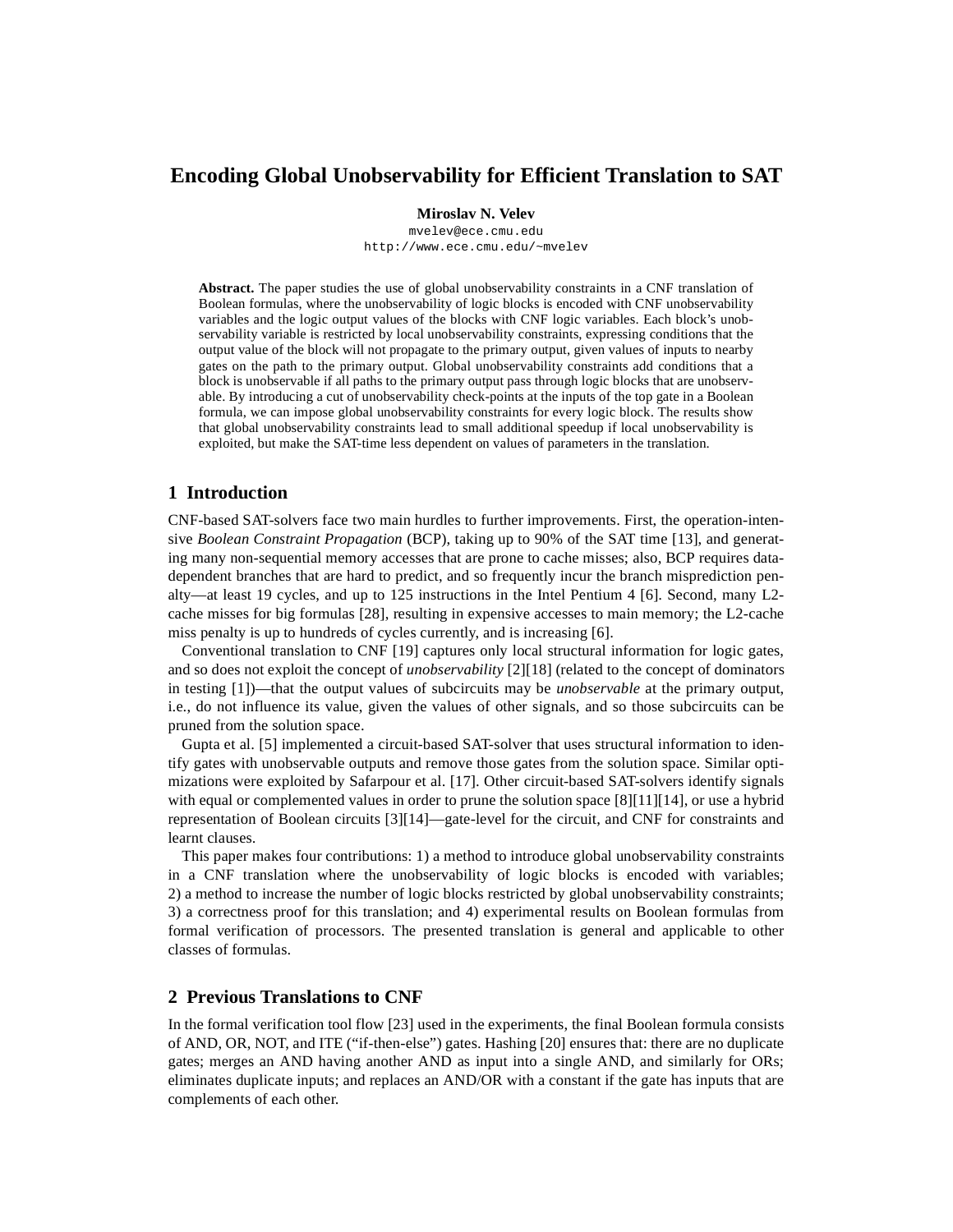#### **2.1 Conventional Translation from Propositional Logic to CNF**

By introducing a new CNF variable for the output of every logic gate, and imposing constraints that preserve the gate's function [\[19](#page-7-2)], we get a satisfiability-equivalent CNF formula. Both the size of the resulting CNF and the complexity of the translation are linear in the size of the original Boolean formula. Instead of explicitly translating the inverters, we can subsume them in their fanout gates [\[15](#page-7-10)], by replacing all instances of the variable for the inverter output with the negated variable for the inverter input, thus eliminating the output variable and the 2 clauses for each inverter.

## **2.2 Translation to CNF by Merging ITE-Trees and Other Gate Groups**

In the formal verification tool flow, we can apply an optimization [[26\]](#page-7-11) that produces Boolean formulas with many ITE-trees. An ITE-tree can be translated to CNF with a unified set of clauses [\[26](#page-7-11)], without intermediate variables for outputs of ITEs inside the tree. For example,  $ITE(c_1,ITE(c_2, e_1,$  $(e_2)$ , *ITE*( $c_2$ ,  $e_3$ ,  $e_4$ )), where  $c_1$ ,  $c_2$ ,  $e_1$ , ...,  $e_4$  are Boolean variables, will be translated to CNF by introducing a new variable  $o$  only for the output of the tree, and using the clauses ( $\neg e_1 \lor \neg c_1 \lor \neg c_2$ ∨ *o*) ∧ (*e*<sup>1</sup> ∨ ¬*c*<sup>1</sup> ∨ ¬*c*<sup>2</sup> ∨ ¬*o*) ∧ (¬*e*<sup>2</sup> ∨ ¬*c*<sup>1</sup> ∨ *c*<sup>2</sup> ∨ *o*) ∧ (*e*<sup>2</sup> ∨ ¬*c*<sup>1</sup> ∨ *c*<sup>2</sup> ∨ ¬*o*) ∧ (¬*e*<sup>3</sup> ∨ *c*<sup>1</sup> ∨ ¬*c*<sup>2</sup> ∨ *o*) ∧ ( $e_3 \vee c_1 \vee \neg c_2 \vee \neg o$ ) ∧ ( $\neg e_4 \vee c_1 \vee c_2 \vee o$ ) ∧ ( $e_4 \vee c_1 \vee c_2 \vee \neg o$ ). That is, for every path from a non-controlling input of the tree, we introduce 2 clauses to express the conditions that if the input is *true* (*false*) and is selected to appear at the tree output by controlling inputs of ITEs, then the tree output should be *true* (*false*). See Fig. 1.a for another example.



**Fig. 1.** (a) Example ITE-tree, and its translation to CNF with a unified set of clauses without intermediate variables for outputs of ITEs inside the tree; and (b) Merging an ITE-tree with 1 level of its AND/OR leaves that have fanout count of 1. Each ITE-tree is represented with the conjunction of all clauses for paths from the tree leaves to the tree output. ITEs are shown as multiplexors

ITE-trees can be further merged with one or more levels of their AND/OR leaves that have fanout count of 1 (see Fig. 1.b). We can also merge other gate groups [[25\]](#page-7-12), e.g., AND/OR $\rightarrow$ ITE (an ITE with an AND or OR as its then- or else-input, or both of these inputs), AND/ITE→OR, and OR/ITE→AND, but that results in minor additional improvements if ITE-trees are merged [\[26](#page-7-11)]. Since a gate may have many input gates with fanout count of 1, we can choose which input gate to merge by a variant of the FANIN heuristic [\[12](#page-7-13)] for BDD-variable ordering: selecting the input gate with highest topological level. The motivation is to shorten the longest path for BCP from a primary input to the output of the driven gate. Thus, if the heuristic is applied to many groups, we could shorten many paths for BCP from primary inputs to the primary output.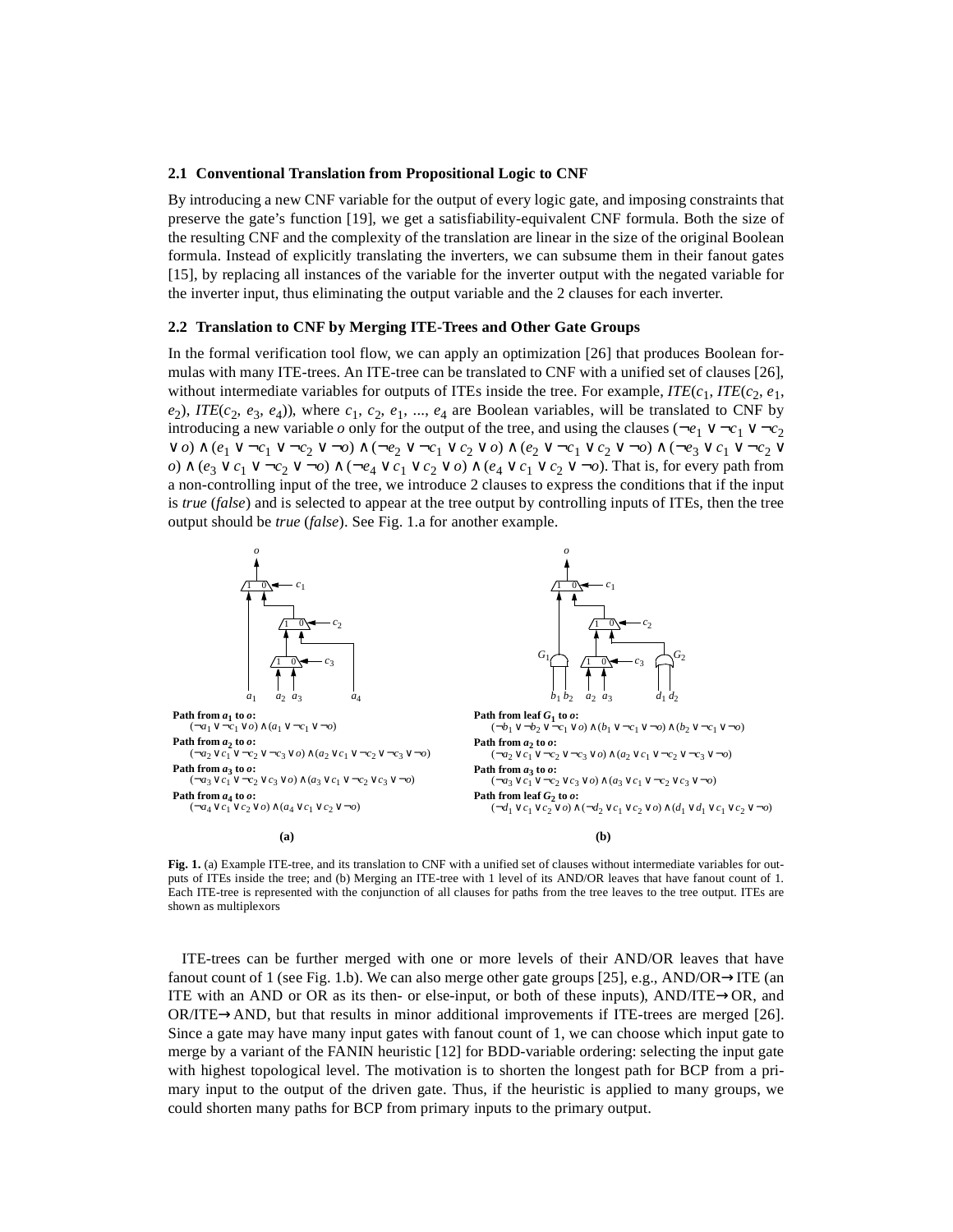The benefits from merging ITE-trees are: fewer variables and clauses, i.e., reduced solution space, and so less BCP and fewer cache misses; use of signal unobservability—the 2 clauses for each path in an ITE-tree become satisfied as soon as an ITE-controlling signal selects another path; guiding the SAT-solver branching, making it easier for a SAT-solver to prune infeasible paths; and higher ranking of variables controlling ITEs at the top of ITE-trees, leading to better decisions and learning.

## <span id="page-2-0"></span>**2.3 Reflecting the Local Unobservability of ITE-Trees**

The *controlling value* of an AND (OR) gate, when applied at an input of the gate, will uniquely determine the value of the gate, regardless of the values of other inputs, i.e., the controlling value of an AND (OR) is 0 (1). We can account for the local unobservability of an ITE-tree by merging it with adjacent gates on the only path from the ITE-tree output to the primary output. Then, if one of those gates has a controlling value on an input that is not along this path, all clauses for the ITE-tree will get satisfied, thus allowing a conventional CNF-based SAT solver to exploit unobservability.

#### **2.4 CNF Unobservability Variables and Constraints for Local Unobservability**

An alternative way to encode the local unobservability of a logic block is to introduce a *CNF unobservability variable* [[27\]](#page-7-14), representing the conditions when the block's output is unobservable at the primary output—see Fig. 2. Such conditions depend on values of inputs to nearby gates situated on a fanout-free partial path from the block output toward the primary output. A CNF logic variable is still used to represent the logic value of the block output. The unobservability variable for a logic block is disjuncted to each clause for that block, so that when the unobservability variable is 1 meaning that the logic block *is not* observable at the primary output—all clauses for that block will be satisfied and a conventional CNF-based SAT-solver will have more freedom in assigning values to the variables in these clauses, possibly leaving some of those variables unassigned. A value of 0 assigned to a CNF unobservability variable means that the block's output value *may be* allowed to propagate to the end of the fanout-free partial path from the block output toward the primary output, and so may be observable at the primary output. In this paper, a CNF unobservability variable is introduced only for logic blocks with fanout count of 1.



**Fig. 2.** Example blocks  $B_1$  and  $B_2$ , and the constraints for their unobservability variables  $u_1$  and  $u_2$ . When imposing constraints for a partial path, we can skip gates from that path, e.g., gate  $G_3$  above, since those constraints encode the partial unobservability of the block output at the path output. Then, a value of 1 for the block's unobservability variable still means that the block is definitely unobservable at the path output, while a value of 0 means that the block may be observable at the path output. The partial paths, used in the constraints for the unobservability variables of different blocks, should not overlap in order to ensure that the new CNF formula will be satisfiability-equivalent with the CNF formula from conventional translation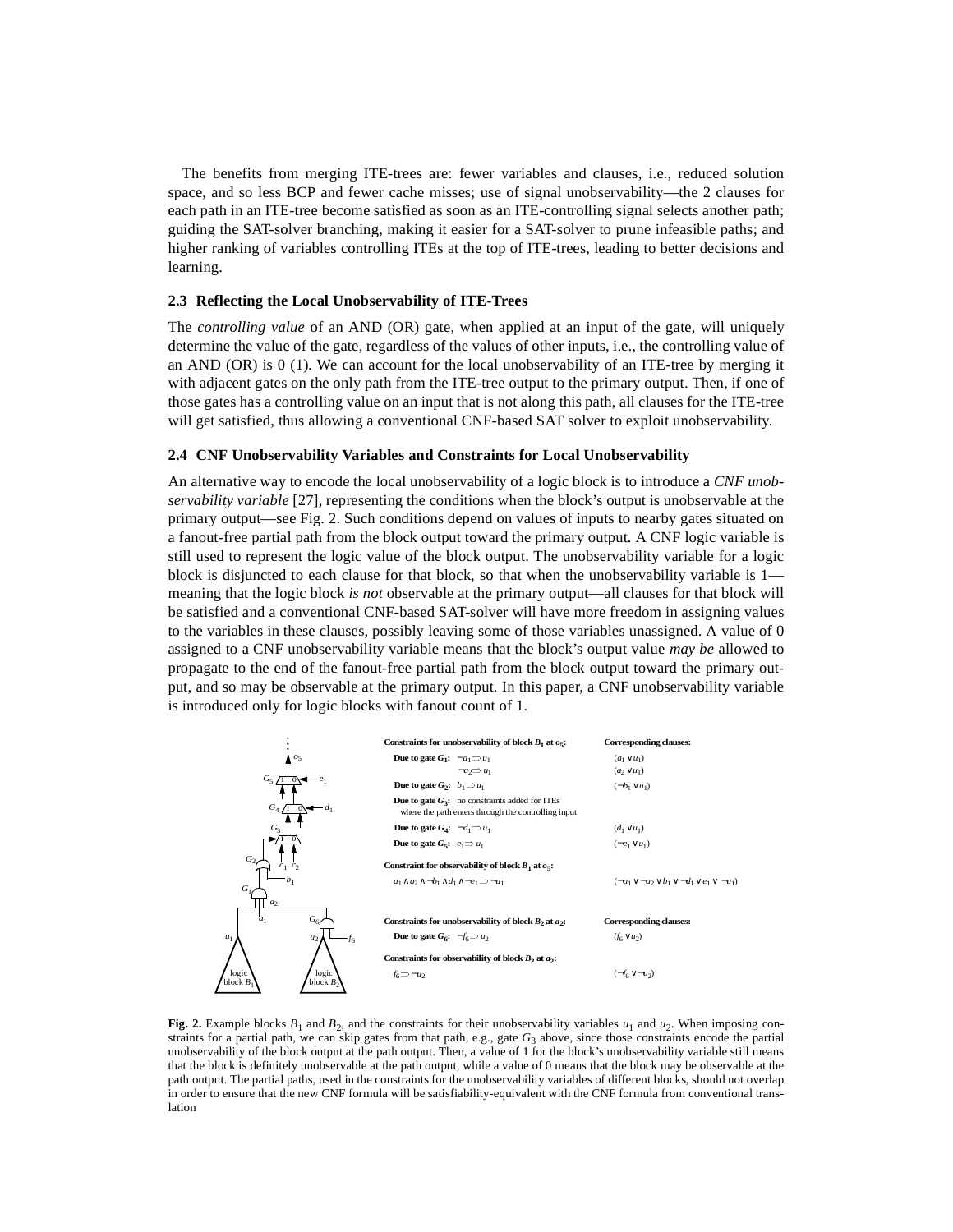## **3 Constraints for Global Unobservability of Logic Blocks**

In order to more fully exploit the unobservability of a logic block, we can account for its global unobservability. An *unobservability check-point* is a signal that has an associated CNF unobservability variable. The *nearest cutset of unobservability check-points* for a block consists of the unobservability check-points that are each situated on a different path from the block output to the primary output, covering all such paths, such that each of these check-points is closest to the block compared to other unobservability check-points on the same path from the block output to the primary output.

A new constraint for unobservability of each block is added, in order to express the condition that if all of the nearest unobservability check-points are unobservable, then the block is unobservable, since each path from the block output to the primary output will go through one of those unobservability check-points. This is illustrated in Fig. 3 for the example block  $B_1$  from Fig. 2. Assuming that there are only two paths from  $o<sub>5</sub>$  to the primary output, and that  $u<sub>3</sub>$  and  $u<sub>4</sub>$  are the nearest unobservability check-points on those paths, then the new unobservability constraint for block  $B_1$  is  $u_3 \wedge$  $u_4 \Rightarrow u_1$ .

We also need to extend the constraint for local observability of each block at the end of its fanout-free partial path toward the primary output, by accounting for the observability of each of the nearest unobservability check-points. If the block is observable at the end of its partial path toward the primary output, and one of the nearest unobservability check-points is observable, then the block is considered observable. In Fig. 3, the constraint for local observability of block  $B_1$  at  $o_5$ from Fig. 2, i.e.,  $a_1 \wedge a_2 \wedge \neg b_1 \wedge d_1 \wedge \neg e_1 \Rightarrow \neg u_1$ , is extended for each of the two nearest unobservability check-points, *u*<sub>3</sub> and *u*<sub>4</sub>, resulting in the observability constraints  $\neg u_3 \wedge a_1 \wedge a_2 \wedge \neg b_1 \wedge a_2$ *d*<sub>1</sub> ∧ ¬*e*<sub>1</sub> ⇒ ¬*u*<sub>1</sub> and ¬*u*<sub>4</sub> ∧ *a*<sub>1</sub> ∧ *a*<sub>2</sub> ∧ ¬*b*<sub>1</sub> ∧ *d*<sub>1</sub> ∧ ¬*e*<sub>1</sub> ⇒ ¬*u*<sub>1</sub>.



**Fig. 3.** Example block *B*1 (from Fig. 2) and its constraints for unobservability. It is assumed that there are only two paths from  $o_5$  to the primary output, such that  $u_3$  and  $u_4$  are the nearest unobservability check-points on the first and second path, respectively. That is,  $u_3$  and  $u_4$  form the nearest cutset of unobservability check-points. The new/modified constraints, resulting from global conditions, are shown in rectangles.

# **4 Global Unobservability Constraints for All Logic Blocks**

By introducing a cut of unobservability check-points at the inputs of the top gate in a Boolean formula, we can impose global unobservability constraints for every logic block, since each path from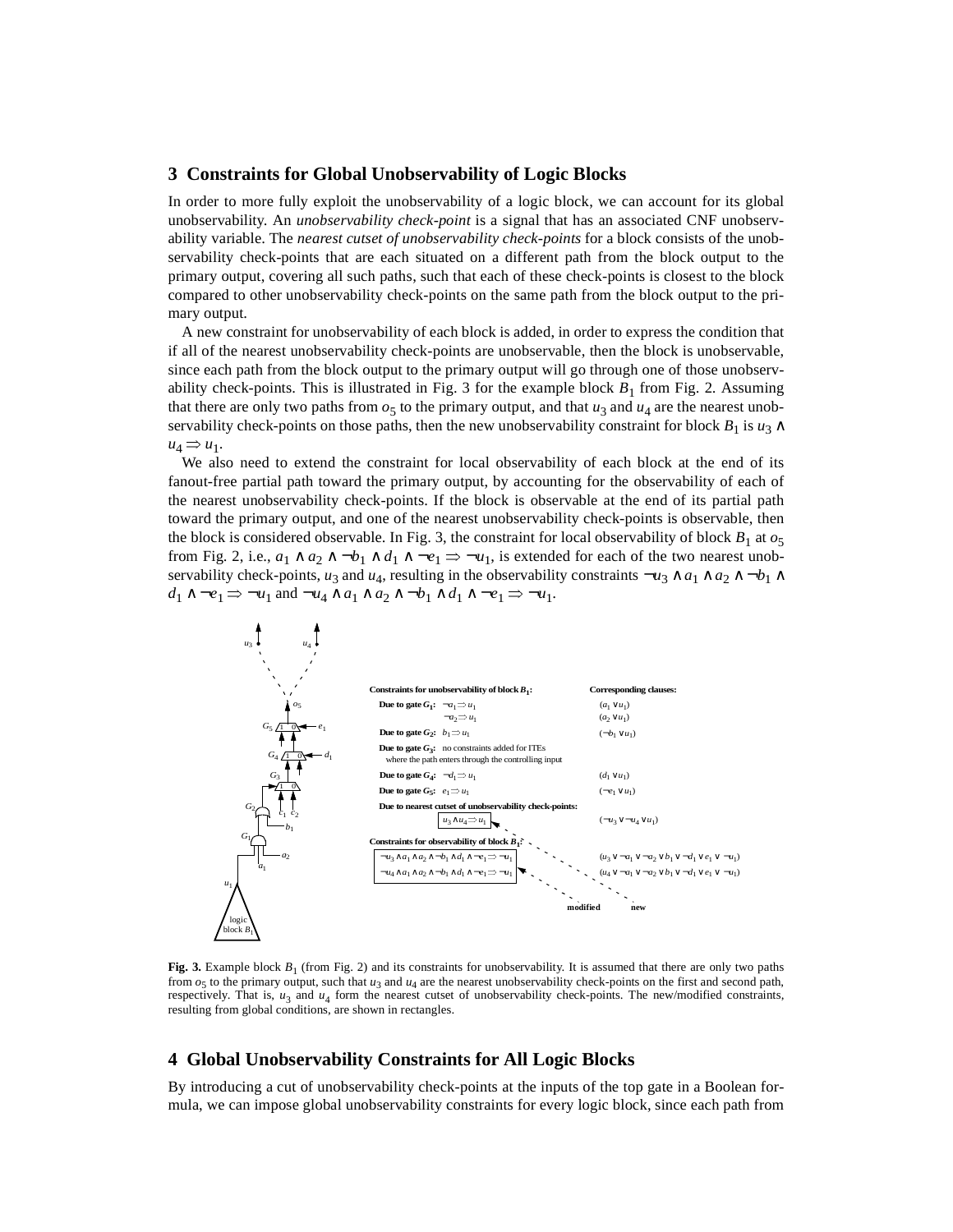any logic block to the primary output will go through the inputs of the top gate in the formula. Without such a cut, most logic blocks have a path to the primary output without going through an unobservability check-point.

In Boolean correctness formulas from formal verification of microprocessors, the top gate is an OR, and so only this case is discussed here. Let the top OR gate have *n* inputs, and let each input *i* (for  $i = 1, ..., n$ ) have a logic variable  $l_i$  and unobservability variable  $u_i$ . Then, an input is unobservable (its unobservability variable is 1) if a logic variable for one of the other inputs has a value of 1. An input is observable (its unobservability variable is 0) if the logic variables for all other inputs are 0. We also need to impose the constraint that at least one of the inputs is observable (this is a property of AND and OR gates).

## **5 Correctness Proof of the New Translation to CNF**

THEOREM 1. *The new CNF formula, obtained after introducing CNF unobservability variables and corresponding constraints for local and global unobservability, is satisfiable iff the original CNF formula with only CNF logic variables is satisfiable.*

*Proof: If*. The satisfiability of the original CNF formula implies the satisfiability of the new CNF formula, obtained after introducing CNF unobservability variables and corresponding constraints. A satisfying assignment for the original CNF formula with only logic variables results in values for all logic variables. Since the value of each unobservability variable depends on logic variables from the local partial path to the primary output, and possibly on values of other unobservability variables for signals at higher points, and the implications for each unobservability variable are fully specified, then a unique value will follow for each unobservability variable, thus satisfying all clauses from unobservability or observability constraints for that variable. Thus, it is possible to assign values to the unobservability variables in order to satisfy the new CNF formula, given that the original CNF formula is satisfied.

*And only if*. The satisfiability of the new CNF formula, obtained after introducing unobservability variables and constraints, implies the satisfiability of the original CNF formula with only CNF logic variables. If we remove the clauses for block unobservability and observability constraints from the satisfied new CNF formula with unobservability variables, then we would get a satisfied CNF formula that is a variant of the original CNF formula, such that the unobservability variable for each block appears in every clause for that block. If a block's unobservability variable is 0, then removing that variable from the block's clauses will not affect their satisfiability. That would also be the case if a block's unobservability variable is 1 and the block's output has value that is consistent with the values of the block's inputs, given the function of the block, since then the original clauses for the block will be satisfied. However, if the block's unobservability variable is 1 and the block's output has value that is not consistent with the values of the block's inputs, then we need to prove that we can flip the value of the block's output—thus making it logically consistent with the values of the block's inputs—while keeping the satisfiability of all clauses. This is possible since the new output value can be propagated along all paths from the block output toward the primary output—without reaching the primary output. For each path toward the primary output, we can flip the output values of gates until reaching the input of a gate where another input has a controlling value that had made the block's unobservability variable to be 1 (either directly, through the local unobservability constraints, or indirectly, by implying a value of 1 for another unobservability variable that then implied a value of 1 for the considered unobservability variable, possibly through a chain of implications involving other unobservability variables). Hence, if the new CNF formula containing unobservability variables and corresponding constraints—is satisfied, then it is possible to derive a satisfying assignment for the original CNF formula with only logic variables.  $\square$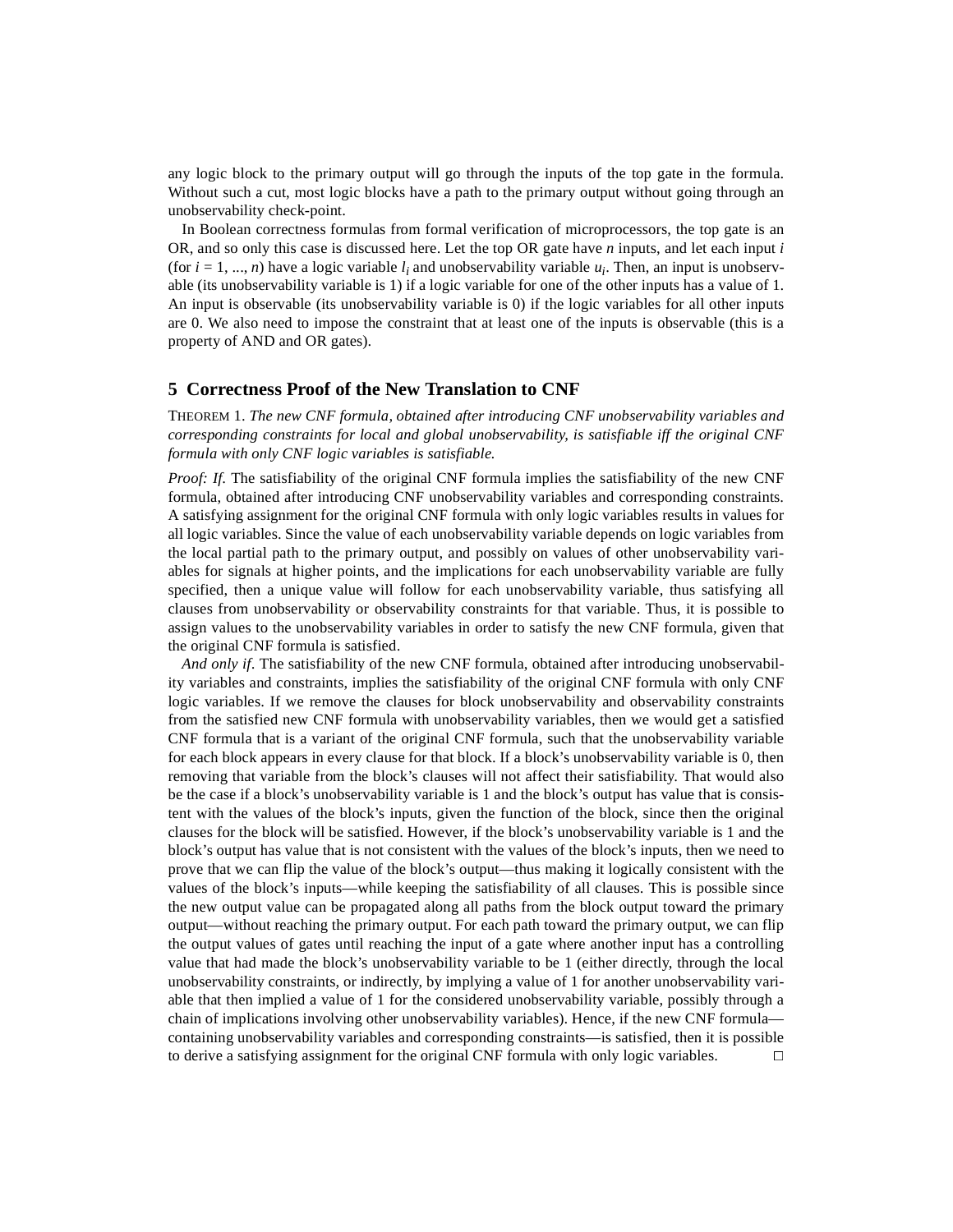## **6 Discussion**

The CNF unobservability variable for a logic block appears in all the clauses for that block, and in clauses that represent the unobservability and observability constraints for this variable. Then, SAT decision heuristics that favor the most frequent variables will make a decision for the value of a block's unobservability variable before making a decision for the value of the block's output logic variable, since the output logic variable will also appear in all clauses for the block, but in at most two other clauses, since each considered block has a fanout count of 1. That is, SAT-solvers with such heuristics will first make decisions about the unobservability/observability of logic blocks, by assigning values to their unobservability variables, and then will try to justify these decisions with assignments to other variables. Hence, the unobservability variables introduce a higher-level of abstraction in the decisions of a conventional CNF-based SAT-solver, where some of the decisions will represent choices about the unobservability or observability of logic blocks. Furthermore, the SAT-solver will learn clauses to prevent infeasible observability/unobservability configurations from repeating.

Previous approaches for exploiting signal unobservability [\[5](#page-6-3)][[17\]](#page-7-6) required extensions to CNFbased SAT-solvers in order to dynamically mark logic gates as unobservable, based on the current variable assignments. Furthermore, these previous approaches used gate-level representations of circuits. In contrast, the presented CNF translation allows us to directly use existing CNF-based SAT-solvers, as well as to exploit the block structure of circuits.

In the experiments, unobservability variables were introduced only for ITE-trees with fanout count of 1. However, for small ITE-trees that are represented with a few clauses, the overhead of added unobservability variables and clauses for unobservability and observability constraints usually slows down the SAT-solving. To avoid such effects, two variations of the new translation were also explored: 1) a partial method where the new translation to CNF was applied only to ITE-trees that require more clauses than a given threshold; and 2) a hybrid scheme, where the unobservability of the big ITE-trees, requiring more clauses than a given threshold, was encoded with the new translation, and that of the smaller ITE-trees with the translation from Sect. [2.3.](#page-2-0)

# **7 Results**

The Boolean formulas used in the experiments are from formal verification of safety of the benchmarks: 1dlx\_iq50, a single-issue pipelined DLX [[6\]](#page-6-0), modeled as in [[20\]](#page-7-4), and extended with a 50 entry instruction queue between the instruction memory and the execution pipeline; 9vliw iq2, a 9wide VLIW processor with predicated execution, register remapping, advanced loads (see [[22\]](#page-7-16)), and a 2-entry instruction queue; and 9vliw\_iq6, a variant a 6-entry instruction queue. The Boolean formulas were generated, and then translated to CNF with a tool flow [[23\]](#page-7-3) that was used at Motorola [[9\]](#page-7-15) to formally verify a model of the M•CORE processor, and detected bugs. The SAT-solver Siege\_v4 [[16\]](#page-7-17)—one of the top performers in the SAT'03 competition [\[10](#page-7-18)]—was used for the experiments. The computer was a Dell OptiPlex GX260 with a 3.06-GHz Intel Pentium 4, having a 512- KB on-chip L2-cache, 2 GB of memory, and running Red Hat Linux 9.0.

Compared were five translation strategies: the old best strategy, which had the best performance in [[26\]](#page-7-11) and had resulted in up to  $420\times$  speedup relative to conventional CNF translation—merging ITE-trees, AND/OR→ITE groups, as well as ITE→AND and ITE→OR groups (if several inputs are ITEs with fanout count of 1, the ITE with highest topological level is chosen, based on a variant of the FANIN heuristic [\[12](#page-7-13)]); (1) a partial method where the new translation to CNF was applied only to ITE-trees that require more clauses than a given threshold, and only constraints for local unobservability were used; (2) a hybrid scheme, where the unobservability of the big ITE-trees, requiring more clauses than a given threshold, was encoded with the new translation by using only constraints for local unobservability, and the unobservability of the smaller ITE-trees was accounted for with the translation from Sect. [2.3](#page-2-0); (1g) and (2g), extensions of Strategies (1) and (2),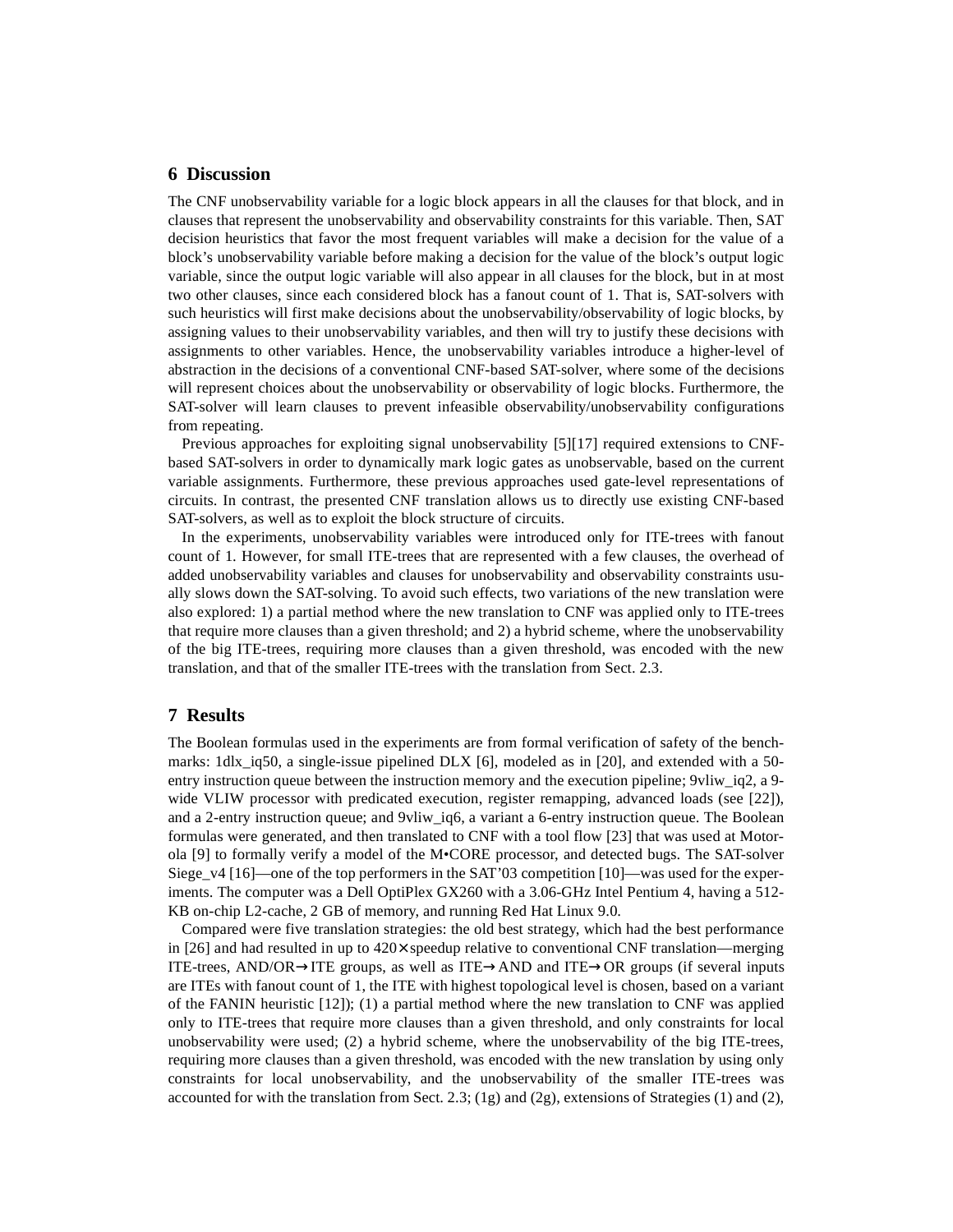respectively, with global constraints.

| <b>Boolean</b><br>Formula<br>(Boolean<br>Variables) | <b>Strategy for Translation to CNF</b> | <b>ITE-trees</b> |              |                     | SAT-solver Siege v4                        |               |               |              |
|-----------------------------------------------------|----------------------------------------|------------------|--------------|---------------------|--------------------------------------------|---------------|---------------|--------------|
|                                                     |                                        | #                | Avg.         | Max.<br>Depth Depth | <b>Decisions Conflicts</b><br>$\times10^6$ | $\times 10^6$ | Time<br>[sec] | Speedup      |
| 1dlx_iq50<br>(3, 819)                               | (old best): merge ITE-trees, etc.      |                  | 24,723 14.63 | 101                 | 18.37                                      | 0.31          | 1,134         |              |
|                                                     | (1)                                    |                  | 24,723 14.63 | 101                 | 17.29                                      | 0.25          | 899           | $1.26\times$ |
|                                                     | (2)                                    |                  | 24,723 14.63 | 101                 | 17.63                                      | 0.27          | 1,074         | $1.06\times$ |
|                                                     | (1g)                                   |                  | 24,723 14.63 | 101                 | 16.42                                      | 0.24          | 905           | $1.25\times$ |
|                                                     | (2g)                                   |                  | 24,723 14.63 | 101                 | 17.33                                      | 0.28          | 930           | $1.22\times$ |
| 9vliw iq2<br>(6, 480)                               | (old best): merge ITE-trees, etc.      | 3,558            | 4.71         | 39                  | 6.01                                       | 0.40          | 184           |              |
|                                                     | (1)                                    | 3,558            | 4.71         | 39                  | 6.37                                       | 0.42          | 146           | $1.26\times$ |
|                                                     | (2)                                    | 3,558            | 4.71         | 39                  | 5.26                                       | 0.32          | 107           | $1.72\times$ |
|                                                     | (1g)                                   | 3,558            | 4.71         | 39                  | 5.51                                       | 0.37          | 115           | $1.60\times$ |
|                                                     | (2g)                                   | 3,558            | 4.71         | 39                  | 5.15                                       | 0.28          | 99            | $1.86\times$ |
| 9vliw iq6<br>(21, 330)                              | (old best): merge ITE-trees, etc.      | 17,225           | 5.62         | 71                  | 88.38                                      | 1.50          | 2,564         |              |
|                                                     | (1)                                    | 17,225           | 5.62         | 71                  | 71.56                                      | 1.07          | 1.608         | $1.59\times$ |
|                                                     | (2)                                    | 17.225           | 5.62         | 71                  | 64.02                                      | 1.11          | 1.389         | $1.85\times$ |
|                                                     | (1g)                                   | 17,225           | 5.62         | 71                  | 70.46                                      | 1.12          | 1.541         | $1.66\times$ |
|                                                     | (2g)                                   | 17,225           | 5.62         | 71                  | 64.21                                      | 0.97          | 1,253         | $2.05\times$ |

**Table 1. Results from unsatisfiable formulas.** Speedup is the ratio between the SAT time with the old best translation to CNF, and the new SAT time.

Table 1 summarizes the results for each benchmark. Strategy (2g) had the best performance on 2 of the 3 benchmarks, and resulted in speedup of 2.05× for the most complex benchmark, 9vliw\_iq6, relative to the old best strategy that was already a very efficient translation to CNF. For 9vliw\_iq6, Strategy (2g) was applied only to ITE-trees with more than 40 clauses (the value of the threshold).

#### **8 Conclusions**

The paper studied the use of global unobservability constraints in a CNF translation of Boolean formulas, where the unobservability of logic blocks is encoded with CNF unobservability variables and the logic output values of the blocks with CNF logic variables. An unobservability variable is restricted to be 1, if the output value of the block will not propagate to the primary output, given assignments to inputs of nearby gates on a partial path from the block output to the primary output. Global unobservability constraints add conditions that a block is unobservable if all paths to the primary output pass through logic blocks that are unobservable. By introducing a cut of unobservability points at the inputs of the top logic gate in a Boolean formula, we can impose global unobservability constraints for every logic block. The experimental results showed that global unobservability constraints lead to small additional speedup if local unobservability is exploited, but make the SAT-time less dependent on values of parameters in the translation. Future work will fine-tune this translation to CNF.

## **References**

- <span id="page-6-2"></span>[1] M. Abramovici, M.A. Breuer, and A.D. Friedman, *Digital Systems Testing and Testable Design*, IEEE Press, New York, 1990.
- <span id="page-6-1"></span>[2] M. Damiani, and G. De Micheli, "Observability Don't Care Sets and Boolean Relations," *International Conference on Computer-Aided Design (ICCAD '90)*, November 1990.
- <span id="page-6-4"></span>[3] M.K. Ganai, L. Zhang, P. Ashar, A. Gupta, S. Malik, "Combining Strengths of Circuit-Based and CNF-Based Algorithms for a High-Performance SAT Solver,"  $39^{th}$  Design Automation Conference (DAC '02), June 2002.<br>[4] E. G
- *(DATE '02)*, 2002.
- <span id="page-6-3"></span>[5] A. Gupta, A. Gupta, Z. Yang, and P. Ashar, "Dynamic Detection and Removal of Inactive Clauses in SAT with Application in Image Computation,"  $38^{th}$  Design Automation Conference (DAC '01), June 2001, pp. 536–541.
- <span id="page-6-0"></span>[6] J.L. Hennessy, and D.A. Patterson, *Computer Architecture: A Quantitative Approach*, 3rd ed., Morgan Kaufmann, San Francisco, 2002.